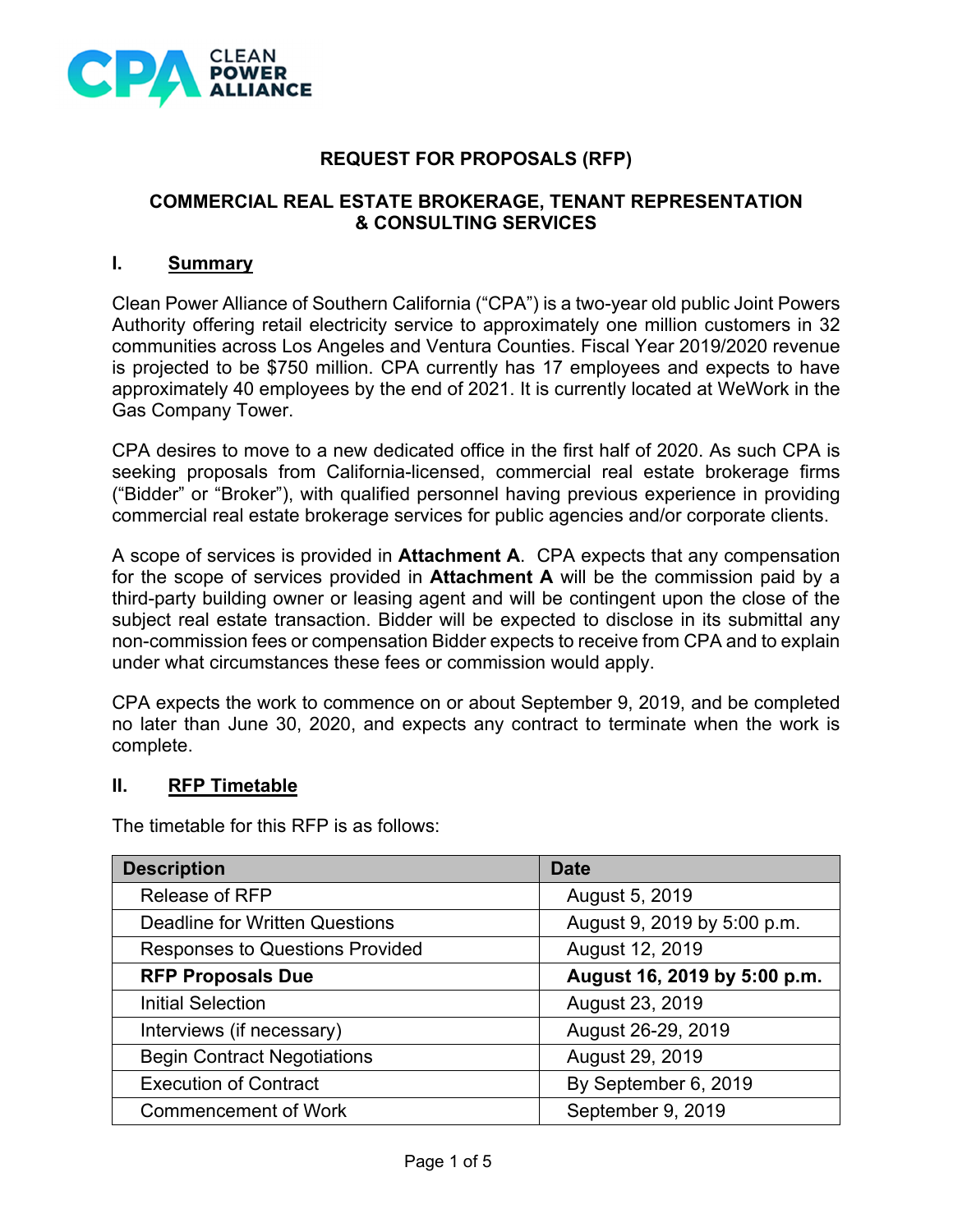## **a. Questions and Responses**

Prospective bidders may submit questions regarding this RFP by email to contracting@cleanpoweralliance.org. All questions must be received by **5:00 pm (Pacific) on Friday, August 9, 2019**. When submitting questions, please specify which section of the RFP you are referencing and quote the language that prompted the question. Questions may address issues or concerns that the evaluation criteria and/or business requirements would unfairly disadvantage bidder or, due to unclear instructions, may result in CPA not receiving the best possible responses from bidder.

CPA will provide responses to questions on **August 12, 2019.** CPA reserves the right to group similar questions when providing answers.

## **b. Proposal Submission Deadline**

The Bidder's proposal should be submitted by email to contracting@cleanpoweralliance.org by 5:00 pm (Pacific) by **Friday, August 16, 2019 at 5:00 p.m**. Please include the subject line "PROPOSAL FOR COMMERCIAL REAL ESTATE BROKERAGE, TENANT REPRESENTATION & CONSULTING SERVICES."

It is the sole responsibility of the submitting Bidder to ensure that its proposal is received before the submission deadline. Submitting Bidders shall bear all risks associated with delays in delivery. Any proposals received after the scheduled closing date and time for receipt of proposals will not be accepted.

#### **III. Proposal Requirements**

Proposals shall include the following components:

- Bidder's Qualifications.
- Bidder's experience with each of the services described in Section II, "Real Estate Transaction Services," in Attachment A.
- Description of process for identifying the facility described under Section I, "Minimum Requirements for CPA's Leased Facility," in Attachment A and meeting the minimum requirements described therein.
- Bidder must identify any non-commission fees and/or compensation Bidder may seek from CPA and an explanation for why those fees or compensation may be sought.
- A copy of the agreement that Bidder typically uses for these services. If the agreement is a pro forma, Bidder is expected to identify any terms and conditions that Bidder can waive or any exceptions or revisions Bidder is willing to make to that agreement.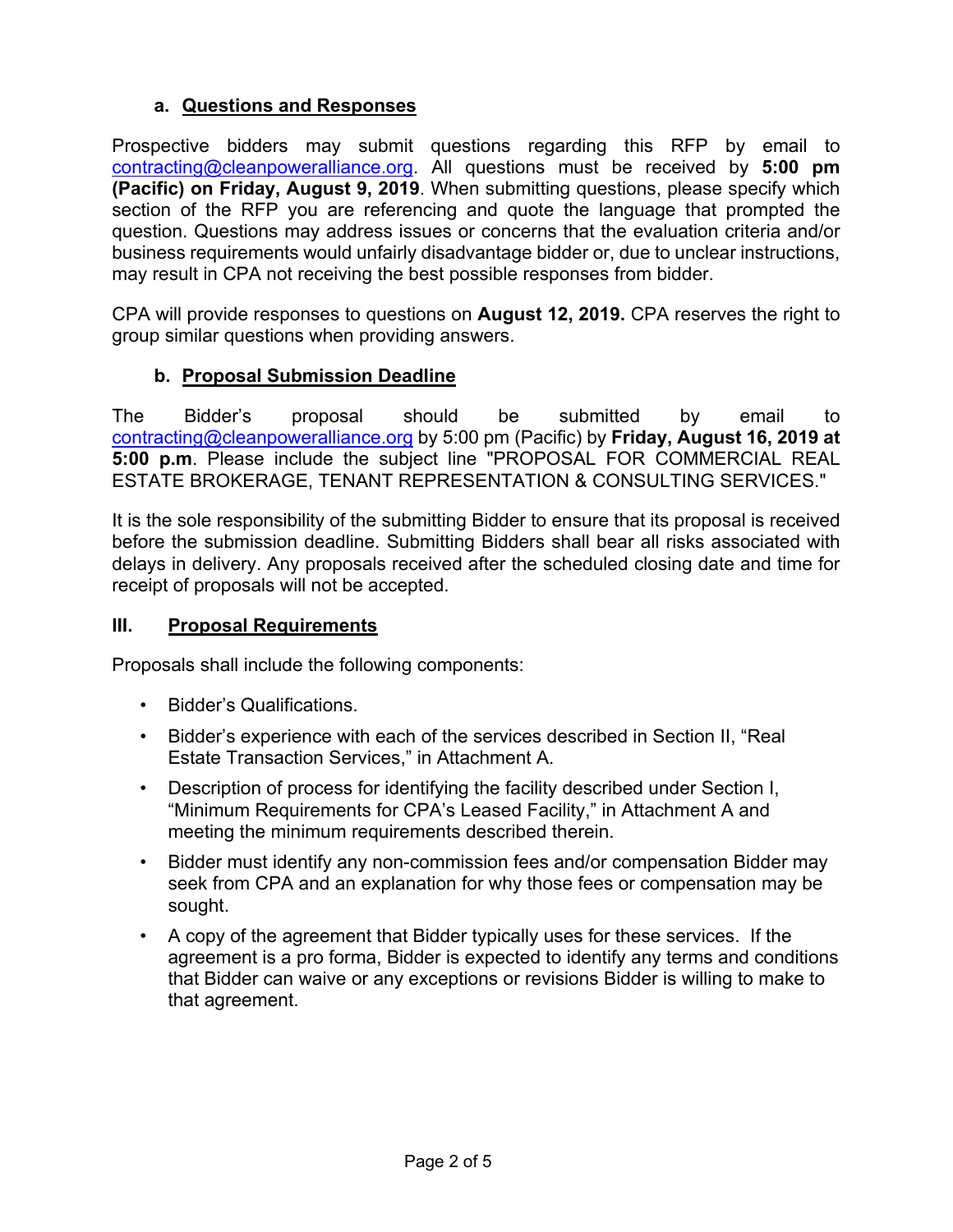## **IV. Proposal Evaluations & Criteria**

Proposals will be evaluated in accordance with the following evaluation criteria.

| <b>Evaluation Criteria</b>                                                                                                                                   |
|--------------------------------------------------------------------------------------------------------------------------------------------------------------|
| Bidder's qualifications                                                                                                                                      |
| Bidder's experience with and approach to the services<br>requested in Attachment A. Any non-commission fees and/or<br>compensation Bidder may seek from CPA. |
| Bidder's approach to providing "Additional Services" not<br>specifically requested as part of Attachment A                                                   |

Following the initial evaluation, CPA may select a particular Broker (with or without interviews) or enter into discussions with a "short list" of Brokers, consisting of those Brokers reasonably likely, in the opinion of CPA, to be awarded the contract.

The purpose of discussions with a Broker on the "short list" will be to identify to that Broker specific deficiencies and weaknesses in its proposal and to provide the Broker with the opportunity to consider possible approaches to alleviating or eliminating them. These deficiencies or weaknesses may include such things as technical issues, management approach, cost, or team composition. Discussions may take place through written correspondence and/or during face-to-face interviews.

CPA reserves the right not to convene interviews or discussions, and to make an award on the basis of initial proposals received. References may be contacted at any point in the evaluation process.

After a Bidder has been selected, CPA and the prospective contractor will negotiate a contract for execution by CPA. If a satisfactory contract cannot be negotiated, CPA may, at its sole discretion, begin contract negotiations with the next qualified Bidder who submitted a proposal, as determined by CPA. Bidders are further notified that CPA may disqualify any Bidder with whom CPA cannot satisfactorily negotiate a contract.

## **V. Reservation of Rights**

This RFP is a solicitation for proposals only and is not intended as an offer to enter into a contract or as a promise to engage in any formal competitive bidding or negotiations. CPA may, at its sole discretion, accept or reject any or all proposals submitted in response to this RFP. CPA also may, in its sole discretion, make no award for this RFP or cancel this RFP in its entirety. In addition, CPA may, at its sole discretion, only elect to proceed with contract negotiations for some of the services included in the proposal. CPA further reserves its right to waive minor errors and omissions in proposals, request additional information or revisions to offers, and to negotiate with any or all Bidders.

CPA shall not be liable for any costs incurred by the Bidder in connection with the preparation and submission of any proposal. CPA reserves the right to waive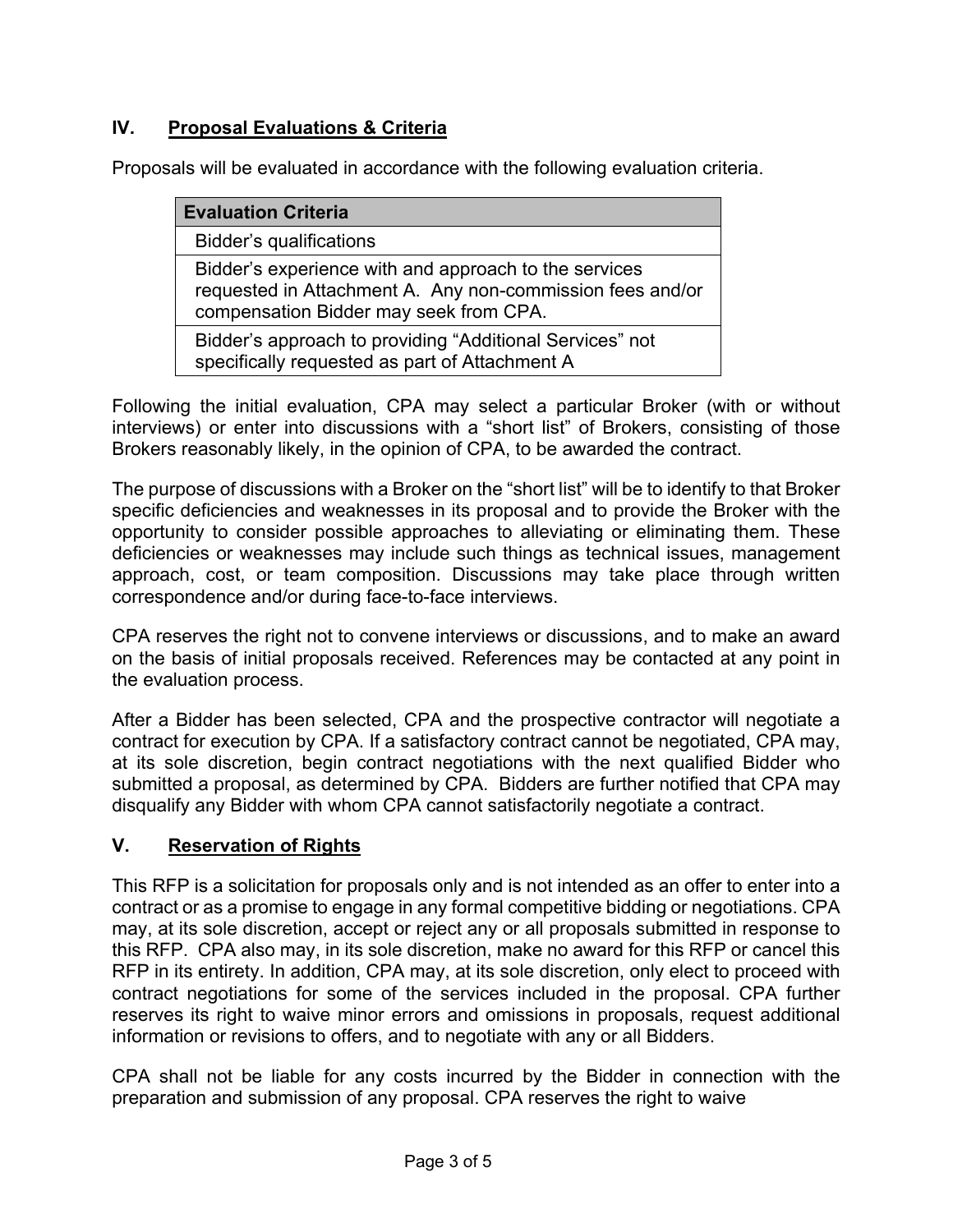inconsequential disparities in a submitted proposal. CPA has the right to amend the RFP, in whole or in part, by written addendum, at any time. CPA is responsible only for that which is expressly stated in the solicitation document and any authorized written addenda. Such addendum shall be made available to each person or organization which CPA records indicate has received this RFP. Should such addendum require additional information not previously requested, failure to address the requirements of such addendum may result in the proposal being found non-responsive and not being considered, as determined in the sole discretion of CPA. CPA is not responsible for and shall not be bound by any representations otherwise made by any individual acting or purporting to act on its behalf. CPA has the right to reissue the RFP at a future date.

## **VI. Confidentiality and Public Records**

Responses to this RFP shall become the exclusive property of CPA. CPA is subject to the California Public Records Act ("CPRA"). The recommended Bidder's proposal will become a matter of public record when contract negotiations are complete and CPA receives a letter from the recommended Bidder's authorized officer that the negotiated contract is the firm offer of the recommended Bidder or when an agreement is executed by CPA. Exceptions to disclosure may be available to those parts or portions of proposals that are justifiably and reasonably defined as business or trade secrets, and plainly marked by the Bidder as "Trade Secret", "Confidential", or "Proprietary". CPA shall not, in any way, be liable or responsible for the disclosure of any such record or any parts thereof, if disclosure is required or permitted under the CPRA or otherwise by law. **In the event CPA receives a CPRA request for any of the aforementioned documents, information, books, records, and/or contents of a proposal marked "Confidential", "Trade Secrets", or "Proprietary", Bidder agrees to defend and indemnify CPA from all costs and expenses, including reasonable attorneys' fees, incurred in connection with any action, proceedings, or liability arising in connection with the CPRA request.**

A blanket statement of confidentiality or the marking of each page of the proposal as confidential shall not be deemed sufficient notice of a CPRA exemption, and a Bidder who indiscriminately and without justification identifies most or all of its proposal as exempt from disclosure or submits a redacted copy may be deemed non-responsive.

## **VII. Conflicts of Interest**

CPA is governed by the Political Reform Act, Government Code Section 1090, Government Code Section 84308, and other requirements governing conflicts, campaign contributions, and gifts. Bidders are required to review all applicable conflict of interest laws. In addition, CPA has adopted policies governing bidder conduct. Bidders are advised to review all policies, including the Vendor Communication Policy available here: https://cleanpoweralliance.org/key-documents/.

You may not contact or receive information outside of this RFP process. If it is discovered that the Bidder contacted and received information from anyone other than the person specified above and under the process specified herein regarding this solicitation, CPA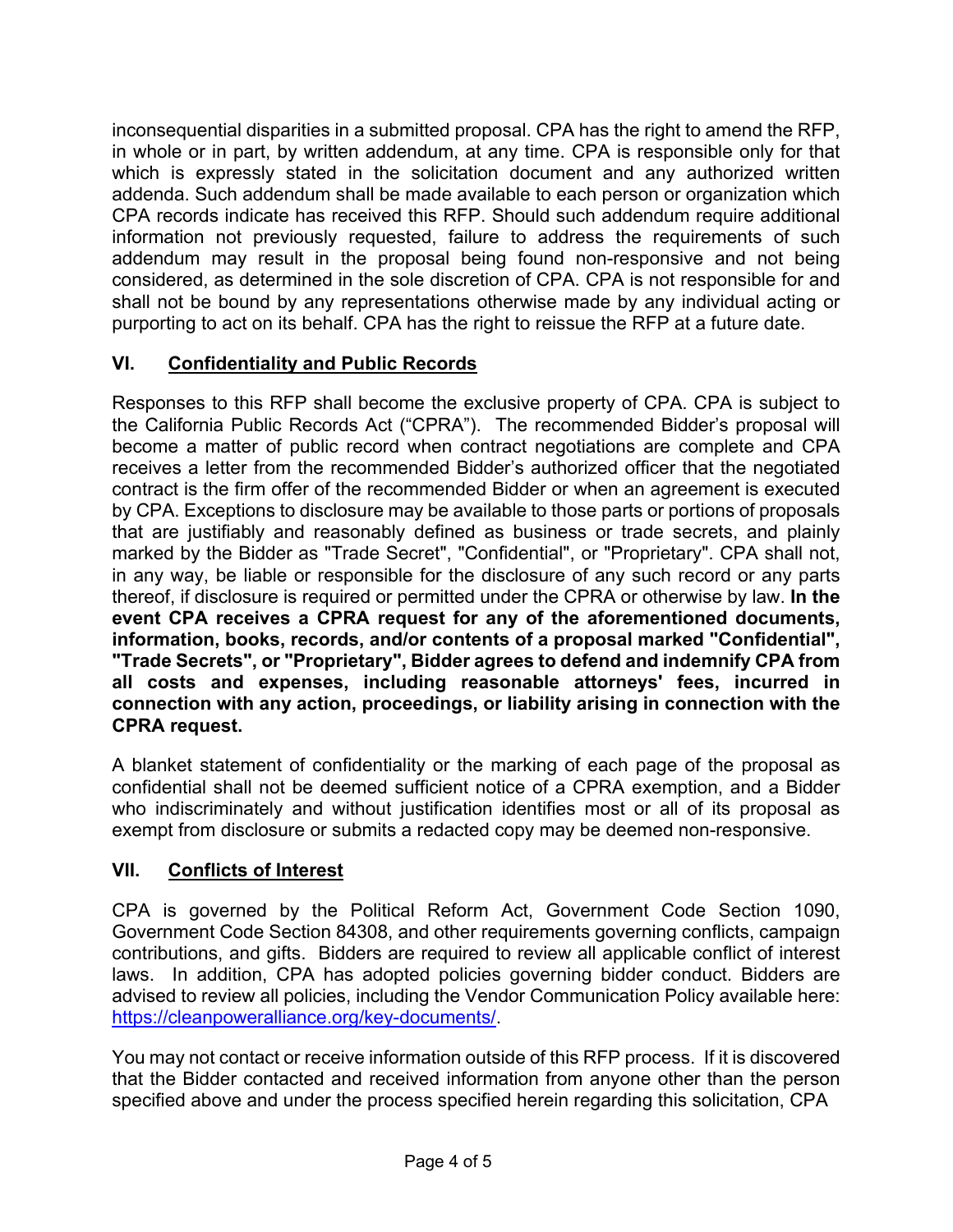may, in its sole discretion, disqualify your proposal from further consideration.

All contact regarding this RFP or any matter relating thereto must be in writing and may be emailed to <u>contracting@cleanpoweralliance.org</u>.

#### **ATTACHMENTS**

Attachment A – Scope of Services

Attachment B – Prospective Contractor References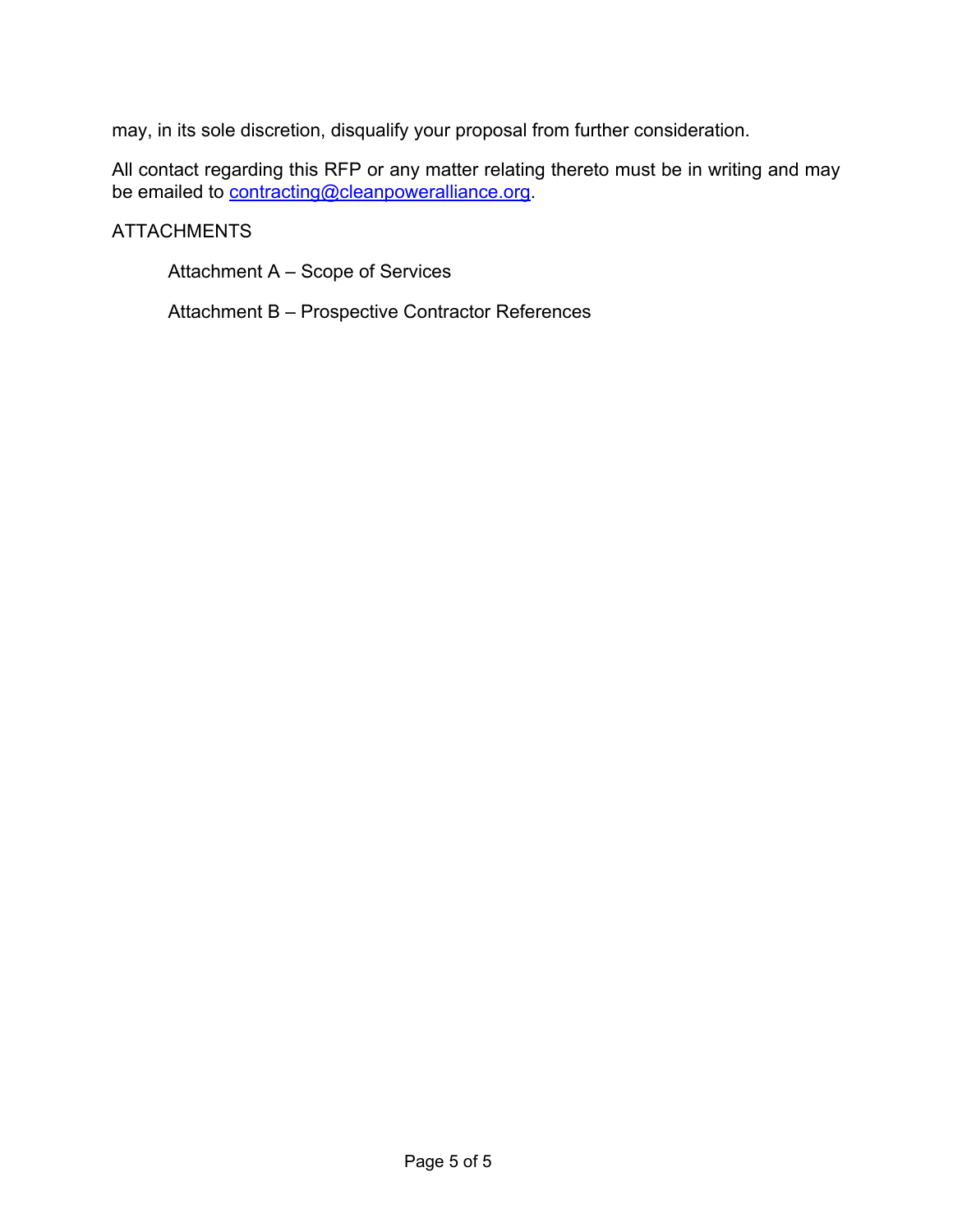# **Attachment A – Scope of Services**

#### **I. Minimum Requirements for CPA's Leased Facility**

The principal responsibility of the selected Broker is to provide commercial real estate brokerage services to CPA with regard to CPA's lease of a facility in the Los Angeles commercial real estate market, that meets the following minimum real estate requirements:

- Located in Downtown Los Angeles area or surrounding environs (e.g. Little Tokyo, Chinatown)
- Located in close proximity to an existing or future Metro Rail Station
- Availability of parking on-site or nearby
- Space for a Board Room of at least 1,500 sq. ft. (can be built as part of Tenant Improvements or located in an existing shared facility under certain conditions)
- Upon occupancy, building must meet code requirements for seismic, life safety, ADA and all other applicable codes
- Upon occupancy, specialized space such as Secured Server Room(s)
- Within one year upon occupancy, Energy StarEfficient labeled building (LEED Certified preferred)
- No significant barriers to extensive low-voltage work to support video conferencing, remote meetings and other advanced technology needs

## **II. Real Estate Transaction Services**

CPA anticipates that the selected Broker will provide the following services, or some combination thereof (as determined by CPA, at its sole discretion):

- **a. Space Planning/Confirm Real Estate Requirements:** Review CPA's staffing plan, space needs and other documentation and re-confirm CPA's major real estate assumptions and requirements that will be incorporated into the site search and selection task.
- **b. Develop Marketing Materials:** Prepare draft marketing materials to solicit building owners, developers interested in leasing an office building located in the Los Angeles market. The materials shall specify minimum building program requirements, including, but not limited to, location criteria, total floor area, optimum floor plate size, special operational features and requirements, schedule for completion and financial requirements. Broker will conduct any pre-proposal conferences and shall be responsible for responding to all inquiries.
- **c. Site Search and Site Selection:** Market real estate opportunity to brokers and other resources with property listings in the Los Angeles market. Receive and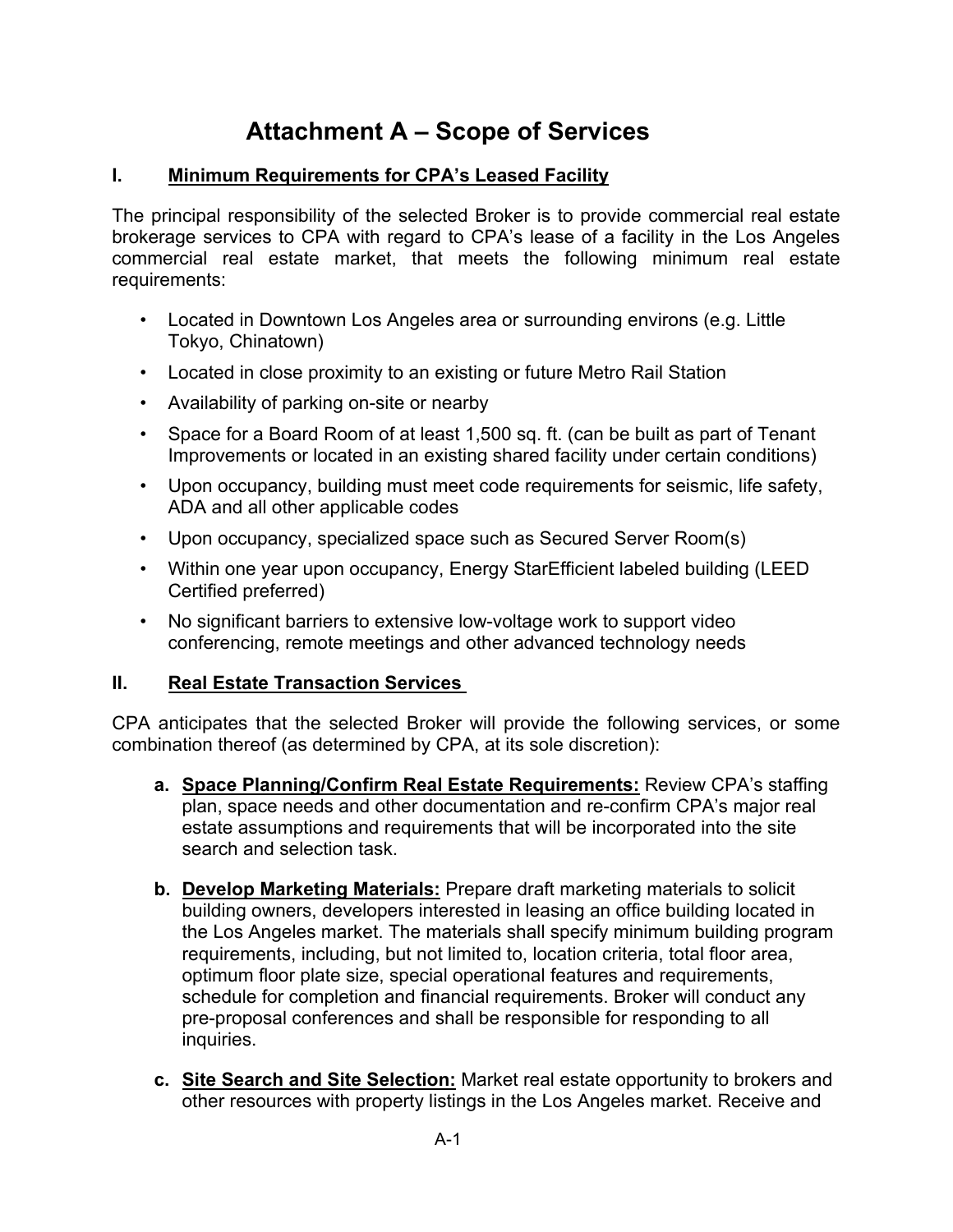conduct initial assessment of all responses including building specifications, design and construction, evaluate for seismic retrofit, ADA life/safety regulations. Coordinate and conduct site tours for CPA staff and design consultants.

- **d. Proposal Evaluation/Short List Recommendation:** Broker will review and evaluate all submitted proposals and conduct due diligence to confirm the merits of any proposal received. Broker will confirm all costs associated with the lease or each building under consideration; determine amount of improvement necessary and costs associated with having buildings in move-in ready condition; Broker will identify and recommend a short-list of lease facility options for review to CPA.
- **e. Negotiations:** Upon approval to proceed, Broker will develop, present and obtain pre-approval of the real estate negotiation strategies and principles from CPA. Conduct negotiations to secure the best possible real estate transaction with maximum incentives and concessions consistent with professional ethics and the market conditions. Broker must provide written documentation of the negotiation process, terms of agreements, Letters of Intent, etc.
- **f. Final Recommendation:** Broker will present the terms and conditions for the recommended final option for review and approval to CPA and will support the development of a presentation to CPA's governing committee, if necessary.
- **g. Lease Documentation:** Broker will prepare and/or coordinate the completion of required lease documentation to finalize the approved real estate transaction.

#### **III. Additional Potential Services**

At their sole option, CPA may utilize the selected Broker to provide the following services under separately negotiated agreements, as needed:

- Move/Relocation Management Services
- Approaches to design services for tenant improvement including construction management or architectural services